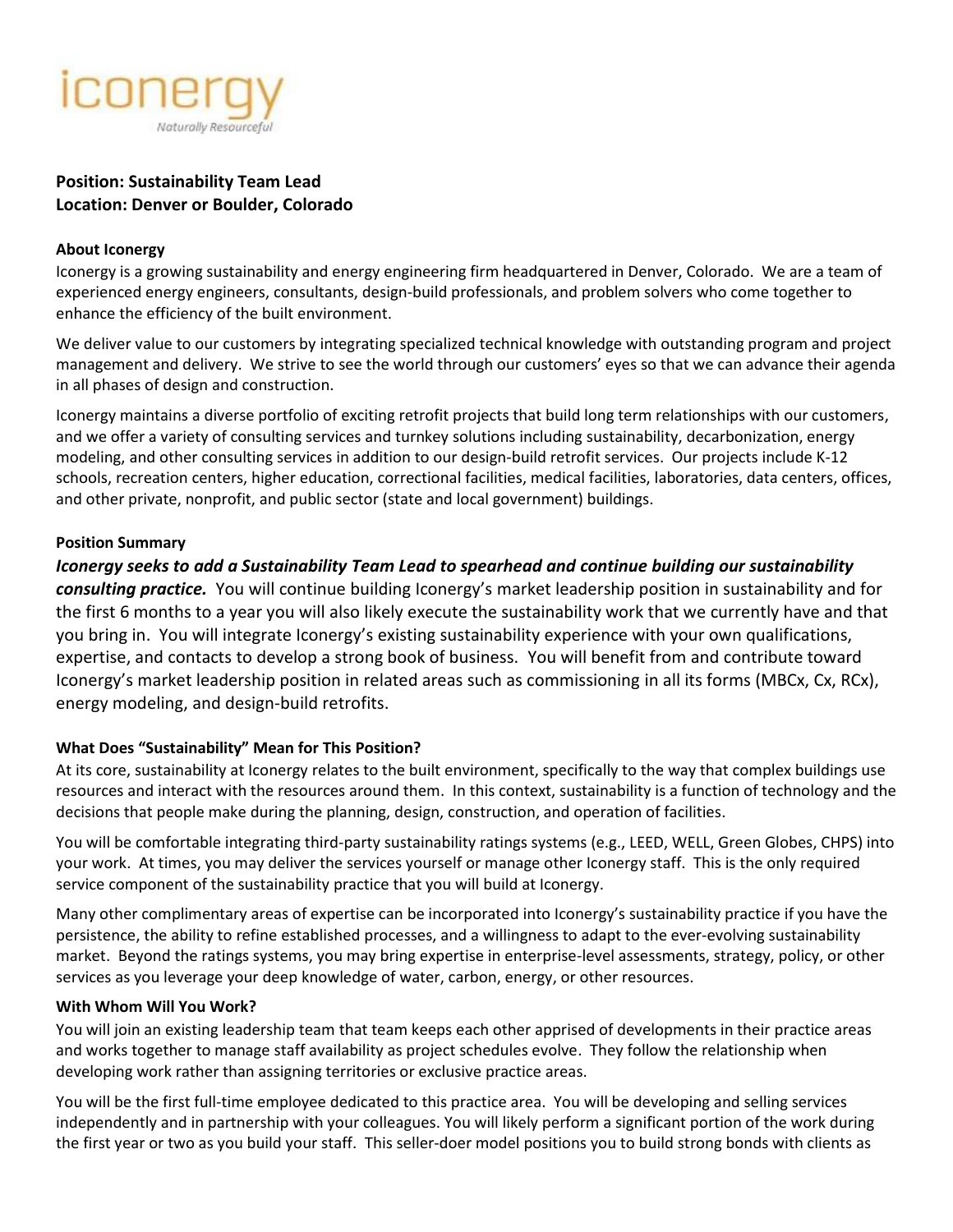you interact with them regularly and provides you with the opportunity to train your staff in how services should be rendered.

We expect that you will demonstrate leadership and management skills immediately. You will draw on Iconergy's existing staff to compliment your expertise and contribute to your project delivery as needed. Over time, we expect that you will develop a team of professionals to enhance the work that you bring in.

### **What Are the Keys to Success in This Position?**

You will use your professional experience, emotional intelligence, and critical thinking to build relationships that support the company's culture and growth. Your appreciation for each team member's unique strengths and communication styles will enable you to engage the right people for the right reasons.

Your services will enhance Iconergy's customer-focused reputation and its ability to communicate internally and externally.

Your ability to learn quickly, to ask the right questions, and to deliver on your commitments will directly affect our collective success.

You want to work in a place that encourages you to:

- Take pride in the work that you do;
- Share your enthusiasm for our work with the people around you;
- Identify and pursue opportunities to expand your knowledge and the reputation of the firm; and
- Utilize and refine your leadership skills on a daily basis.

We value your ability to learn quickly and take on more responsibility over time. We need you to independently integrate information from various sources, assess priorities, and make decisions with limited supervision.

**The successful candidate's background will look something like this** *(the more of these qualities that you possess, the higher you will rank in our selection process)***:**

- Accredited professional in LEED or WELL or CHPS or equivalent;
- 5-15 years of work experience in design, construction, engineering, sustainability, and/or professional services;
- Strong ties to the design community, especially in Colorado;
- The ability to develop trust-based relationships that result in near- and longer-term project work ideally, this would be a demonstrated skill, but we are game for someone who has the tools and desire to level up quickly;
- Strong written and verbal communication skills;
- A range of academic backgrounds could work in this position, including engineering, architecture, science, business, and other disciplines; and
- Strong skills in MS Office;
- Skills in Energy Modeling hourly simulation tools and an understanding of daylighting design;
- Good understanding of renewable technologies for site and community planning
- Able to lead sustainability design charettes for energy modeling HVAC team meetings, as well as schematic design sustainability charettes;
- Enjoys business development, and personally doing the work in addition to managing a team

We value teammates who are committed to the Iconergy team and adaptable to potential shifts in the specifics of their role. Our positions are similar to those at other growing firms: they are functions of the marketplace and, therefore, dynamic. We have described the position as it is forecasted today. We are constantly evolving our services and also addressing client requests that may change the description in a number of ways over time.

#### **Job Requirements**

The successful candidate will also fulfill all of the following:

- Pass NCIC background check.
- Pass an initial drug test and subsequent random drug tests.
- Hold a valid driver's license.